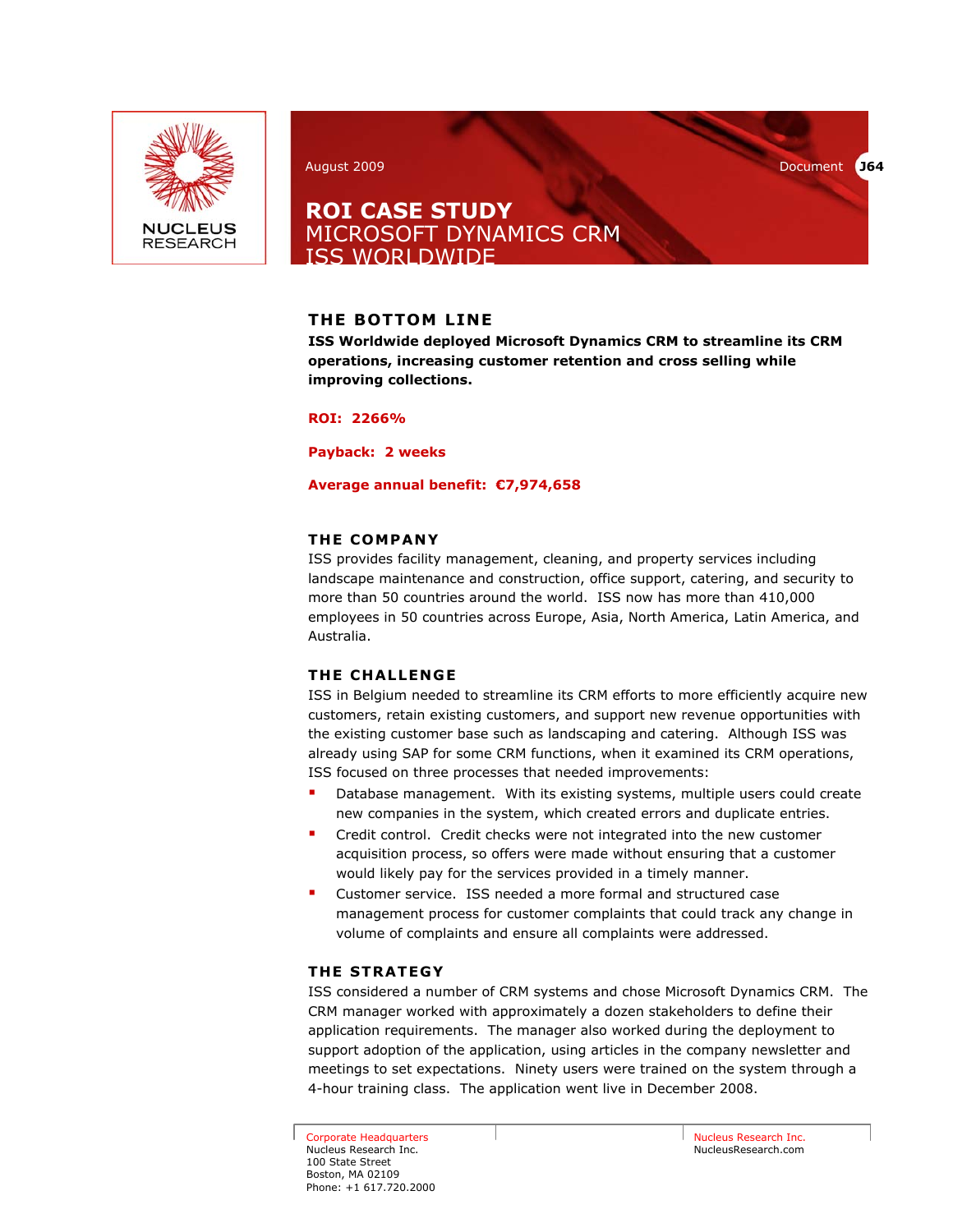#### **TOPICS**

Customer Relationship Management

#### **KEY BENEFIT AREAS**

Moving to Microsoft Dynamics CRM has enabled ISS to reduce risk while increasing customer satisfaction. Key benefits from the solution include:

- Increased collections. An integrated credit check process enables ISS to avoid taking on new customers that ultimately can't pay their bills, enabling ISS to increase overall bill collection rates.
- Accelerated collections. Streamlined access to information in the system has enabled ISS to accelerate its collections process from 75 days to 18 days, producing a significant change in working capital.
- Increased customer retention. Supporting a structured sales and renewal process through the CRM system has enabled ISS to raise customer retention to 90 percent and increased sales people's ability to win new business.
- Eliminated IT costs. By retiring unneeded SAP licenses, ISS was able to eliminate annual maintenance fees on those licenses as well as redeploy support staff devoted to that part of the application.



#### **KEY COST AREAS**

Key cost areas for the deployment included software, consulting, personnel, and training. There was no hardware investment required because ISS was able to run the application on an existing internal hosting center that had already been allocated to the department. Training costs included the trainer's cost as well as the cost of employee time spent in training.



**TOTAL: €477,702**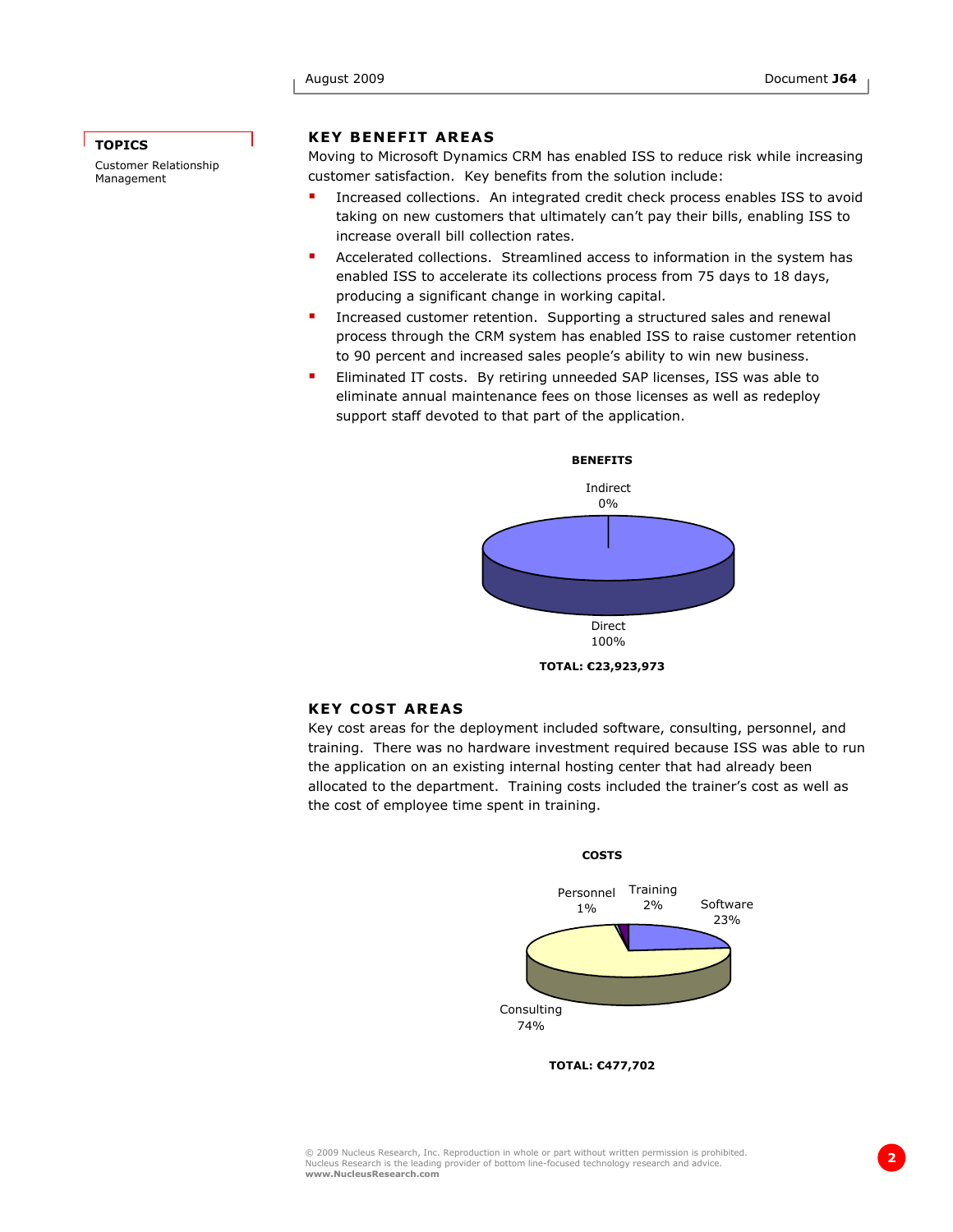#### **BEST PRACTICES**

Especially with a technology like CRM, user adoption is critical to ensure success. ISS had a user adoption strategy that included early broad input into business requirements, ongoing communication about project plans and goals in different formats, and functionality training to ensure users would effectively adopt the application.

#### **CALCULATING THE ROI**

Nucleus calculated the costs of software, consulting, personnel, training, and other investments over a 3-year period to quantify ISS's total investment in Microsoft Dynamics CRM.

Direct benefits included increased collections, increased profits from an increase in renewal customers, eliminated IT costs, and a change in working capital as a result of accelerated collections.

*Nucleus Research is a global provider of investigative technology research and advisory services. Building on its unique ROI case study approach, for nearly a decade Nucleus Research has delivered insight and analysis on the true value of technology and strategies for maximizing current investments and exploiting new technology opportunities. For more information or a list of services, visit NucleusResearch.com, call +1-617-720-2000, or e-mail info@NucleusResearch.com.* 

© 2009 Nucleus Research, Inc. Reproduction in whole or part without written permission is prohibited.<br>Nucleus Research is the leading provider of bottom line-focused technology research and advice. **www.NucleusResearch.com**